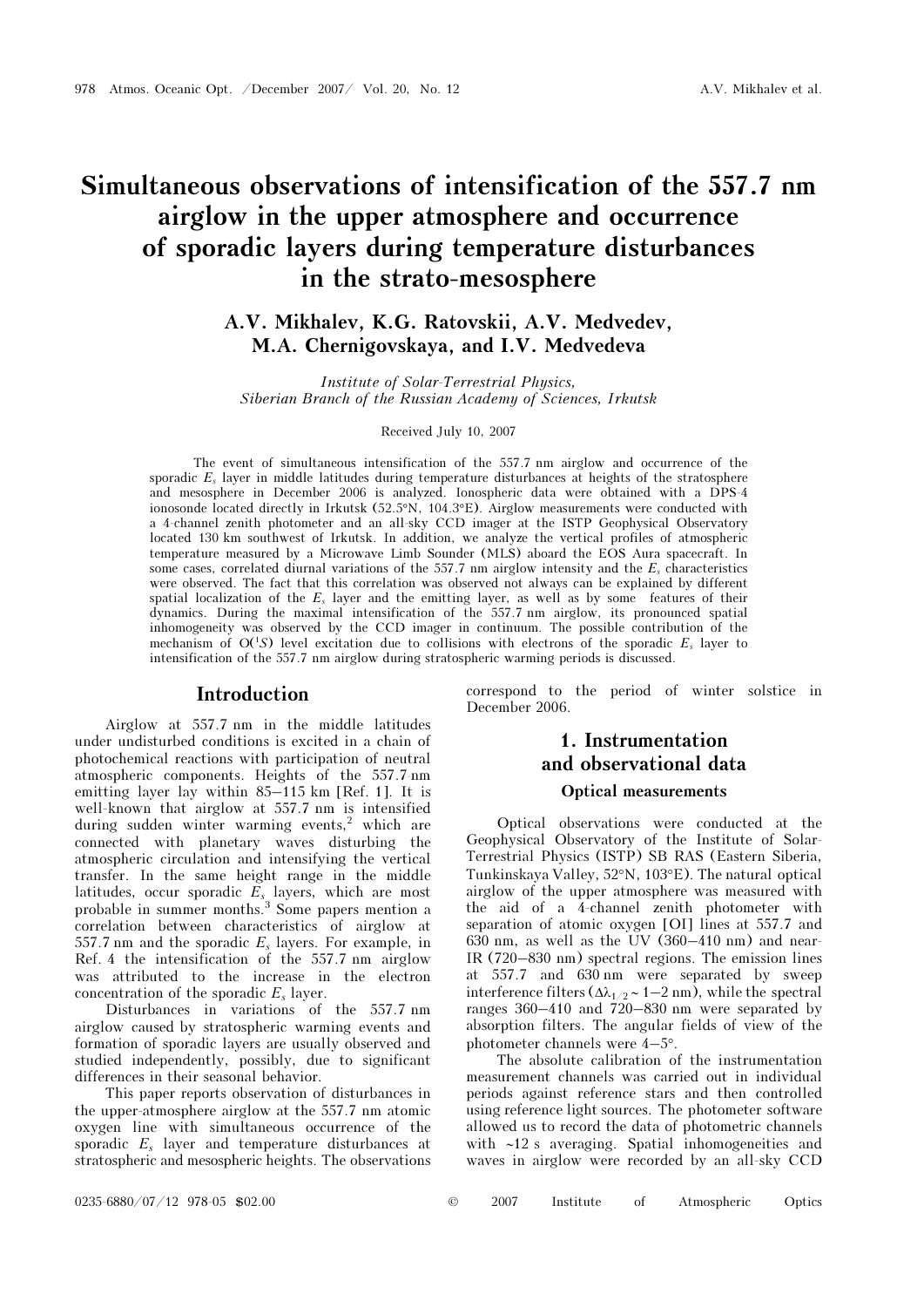imager based on Nikon Coolpix 5400 with the color CCD array operating in the RGB color mode. The imager control unit ensured its automated start with an interval of ∼10 min during the whole night observation period. We used the signal accumulation mode with an exposure time of 5 min and subtraction of the array noise with a similar noise exposure time of 5 min. The angular field of view of the CCD imager was ∼65° vertical × 50° horizontal. The imager was oriented to the north and covered zenith distances of ∼10–75°.

### Radiophysical measurements

Characteristics of the ionospheric sporadic  $E_s$ layer were obtained using a DPS-4 vertical-sounding digital ionosonde<sup>5</sup> installed in Irkutsk in December 2002. The following characteristics of the  $E_s$  layer were used:  $f_0E_s$  is the critical frequency of the layer determining the maximal electron concentration in the layer  $N_m E_s$ (cm<sup>-3</sup>) = [ $f_0 E_s$ (MHz)]<sup>2</sup>/8.06;  $E_s$  is the layer height;  $PE_s$  is the occurrence of the night  $E_s$ layer, that is, the ratio of the number of the sporadic layer recordings to the total number of observations during a night.

### Data on vertical temperature profiles

These data were obtained with the aid of an MLS scanning microwave limb sounder set aboard the Aura space vehicle (http://disc.sci.gsfc.nasa. gov/Aura/MLS/index.shtml). The Aura MLS data are used to reconstruct the profile of the chemical composition, relative humidity, and temperature for atmospheric regions from the troposphere and stratosphere to the upper mesosphere. The Aura satellite has a polar orbit at an altitude of 705 km and nearly global spatial coverage (from  $-82^{\circ}$  to  $+82^{\circ}$ in latitude). The vertical resolution of the measurements is about 3 km. Every vertical profile is measured with an interval of 1.5° (∼165 km) along the orbital trajectory. About 15 flights usually take place diurnally.

# 2. Results and discussion Interdiurnal variations

A heavy warming zone with a maximal temperature of about 300 K recorded on December 14 (point  $T_{SW \text{max}}$  in Fig. 1b) was observed in December 12–16 of 2006 at the stratospheric level (∼40 km).



Fig. 1. Variations of the mean night intensity of the 557.7 nm airglow, occurrence of the sporadic  $E_s$  layer, and the height– time distribution of atmospheric temperature for December 2006.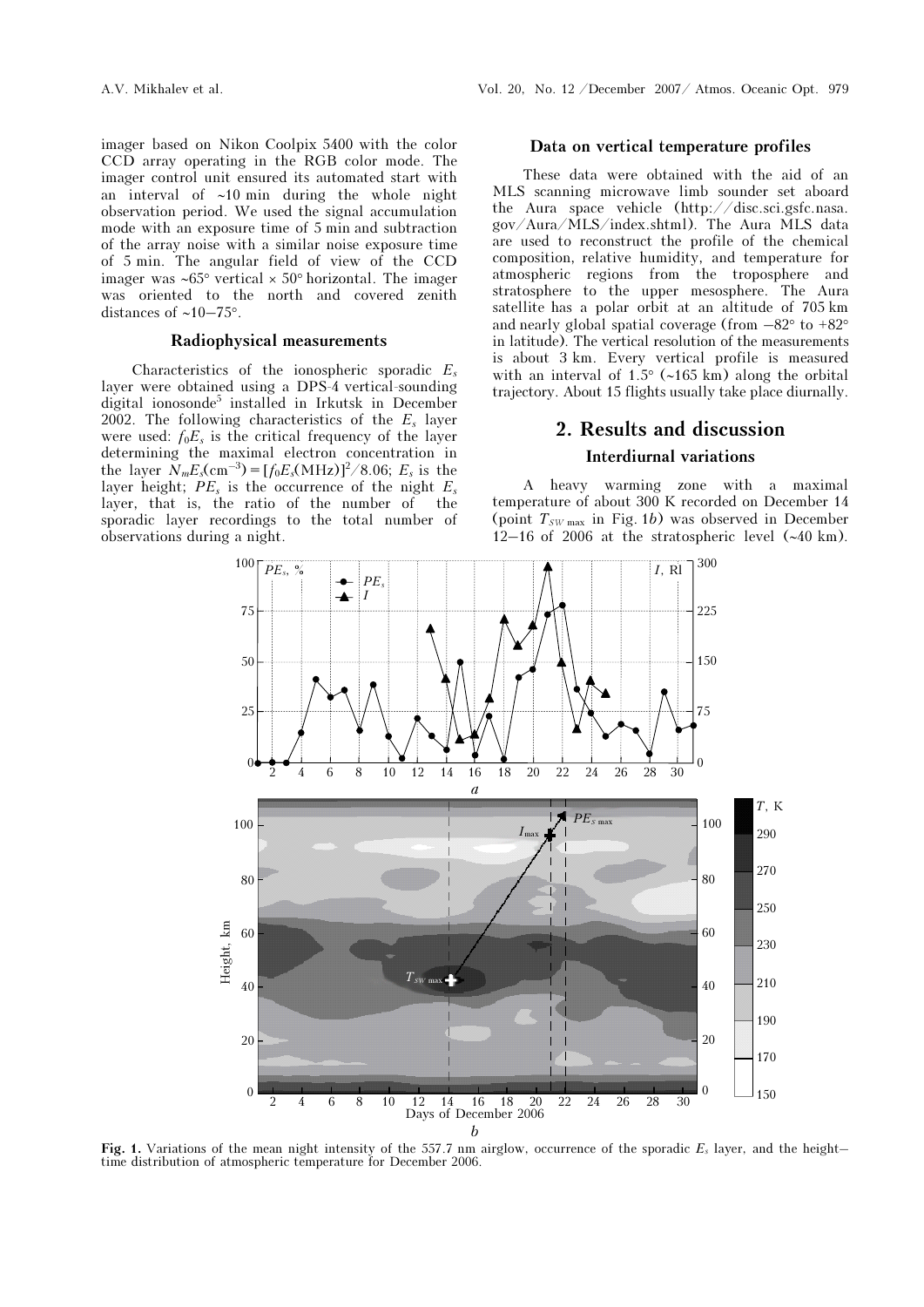According to the data of optical observations, a significant increase in the intensity of airglow at 557.7 nm was observed in December 18–21 at a peak value of 290 Rl for the mean night airglow on December 21 (Fig.  $1a$ ).

The period of December 18–22 was characterized by the far more often occurrence of the night sporadic  $E_s$  layer (see Fig. 1*a*). The most occurrence equal to 78% (at the monthly average value 25%) falls on December 22.

The version is put forward in this paper that the stratospheric warming, intensification of the 557.7 nm airglow, and more often occurrence of the sporadic  $E_s$ layer are consequences of the same atmospheric process, which spreads from the bottom upwards from the stratosphere to the lower thermosphere and, possibly, higher. The comparison (in Fig. 1b) of disturbances at stratospheric heights ∼40 km (point  $T_{SW \text{max}}$ ) and at heights of the  $E_s$  layer ∼107 km  $(PE_{s_{\text{max}}}, %$  %) shows that the delay between the processes is 7–8 days, which roughly corresponds to vertical speed of disturbance motion of 8.5–9.5 km/day. Figure 1b shows temperature isolines and the direction of motion of supposed temperature disturbances from stratospheric heights with a speed of ∼9 km/day.

Based on the fact that the delay between the more often occurrence of the sporadic layer (point  $PE_{s_{\text{max}}}$ ) and the higher intensity of the 557.7 nm airglow (point  $I_{\text{max}}$ ) is about a day, the estimation of the height range of the 557.7 nm airglow gives the range 97.5–98.5 km. The values obtained differ somewhat from the seasonal height of the maximum of this airglow layer for late December, which is ∼93.5 km according to the empirical model<sup>6</sup> for the latitude 52°.

The intensification of the 557.7 nm airglow observed several days after the formation of a stable warming zone at stratospheric heights in the region under study is in a good agreement with the typical behavior of this airglow in stratospheric warming periods.<sup>1</sup> It is usually believed that the decrease of the height of the 557.7 nm airglow layer (that is, the height of the most efficient excitation) is accompanied by the increase of the airglow intensity. In the case considered, the obtained estimate of the airglow height may indicate the mechanism of increase of the 557.7 nm airglow intensity during stratospheric warming events, which is connected with occurrence of the most efficient excitation at other heights (relative to undisturbed conditions).

 The efficiency of excitation in this case can be caused both by the increase in the concentration of atmospheric components (causing the population of the  ${}^{1}S$  level of atomic oxygen, for example O and  $O_2$ ) and the thickness of the emitting layer and by the decrease in the concentration of atmospheric components deactivating the population of the  ${}^{1}S$ atomic oxygen level (that is, the change in the ratio between atmospheric components taking part in the excitation and quenching of the  ${}^{1}S$  level). The estimated height of the 557.7 nm layer, the statistics

of observation of which during stratospheric warming events is nearly absent, can be used in empirical models describing variations of characteristics of this airglow.<sup>6</sup>

In Ref. 7, it was noted that sporadic ionization in the ionospheric  $E$  layer is a sensitive indicator of ionospheric disturbances. At the same time, it was stated that stratospheric warming results in the decrease of the wind shear, which, in its turn, should result in the decrease in occurrence of the sporadic layer. In our case, the opposite phenomenon is observed, namely, the increase in occurrence of the  $E_s$ layer, that is, the increase of the wind shear. This contradiction is likely connected with the fact that we analyze the characteristics of the  $E_s$  layer in 6 to 10 days after stratospheric warming, rather than during the warming event. In the general case, both the intensification of the 557.7 nm airglow and the increased occurrence of the  $E_s$  layer may be caused by planetary waves observed in this period at the level of the stratosphere and mesosphere (http://stratwww.met.fu-berlin.de/).

### Diurnal variations

Figure 2 shows the diurnal variations of the intensity I of the 557.7 nm airglow, the values of  $f_0E_s$ , and the height of the sporadic  $E_s$  layer for two days: December 20 and 21 of 2006.

It is believed that the 557.7 nm airglow in the winter months most often has the diurnal behavior with a smooth peak near local midnight, which is interpreted by the  $S_4^2$  mode of the solar thermal semidiurnal tide. Shorter-period variations, which are usually attributed to internal gravity waves  $(IGWs)$ , are quite often superimposed on the regular nighttime behavior of the 557.7 nm airglow. In the analyzed nights of December of 2006, the classical nighttime behavior was not observed for the 557.7 nm airglow, although in some nights the peaks could be seen (see Fig. 2) near local midnight  $(17 \text{ UT})$ . In most cases, the nighttime behavior of the 557.7 nm airglow included oscillations with periods of about 6–8 h and irregular variations of shorter periods imposed on them. This is indicative of the presence of rather strong disturbances of atmospheric parameters at the heights of the 557.7 nm airglow.

The CCD imager observations of airglow in the upper atmosphere also indicate the presence of strong small-scale spatial inhomogeneities.

Figure 3 shows two consecutive frames (with an interval of 10 min) of airglow in the G color channel of the CCD imager for December 21, 2006.

The images underwent the identical procedure of processing of brightness channels to separate inhomogeneities. It should be noted that no spatial inhomogeneities of airglow with similar characteristics were observed earlier (observations by the CCD imager were carried out for 1–2 weeks every month in the new-moon periods since the fall 2005).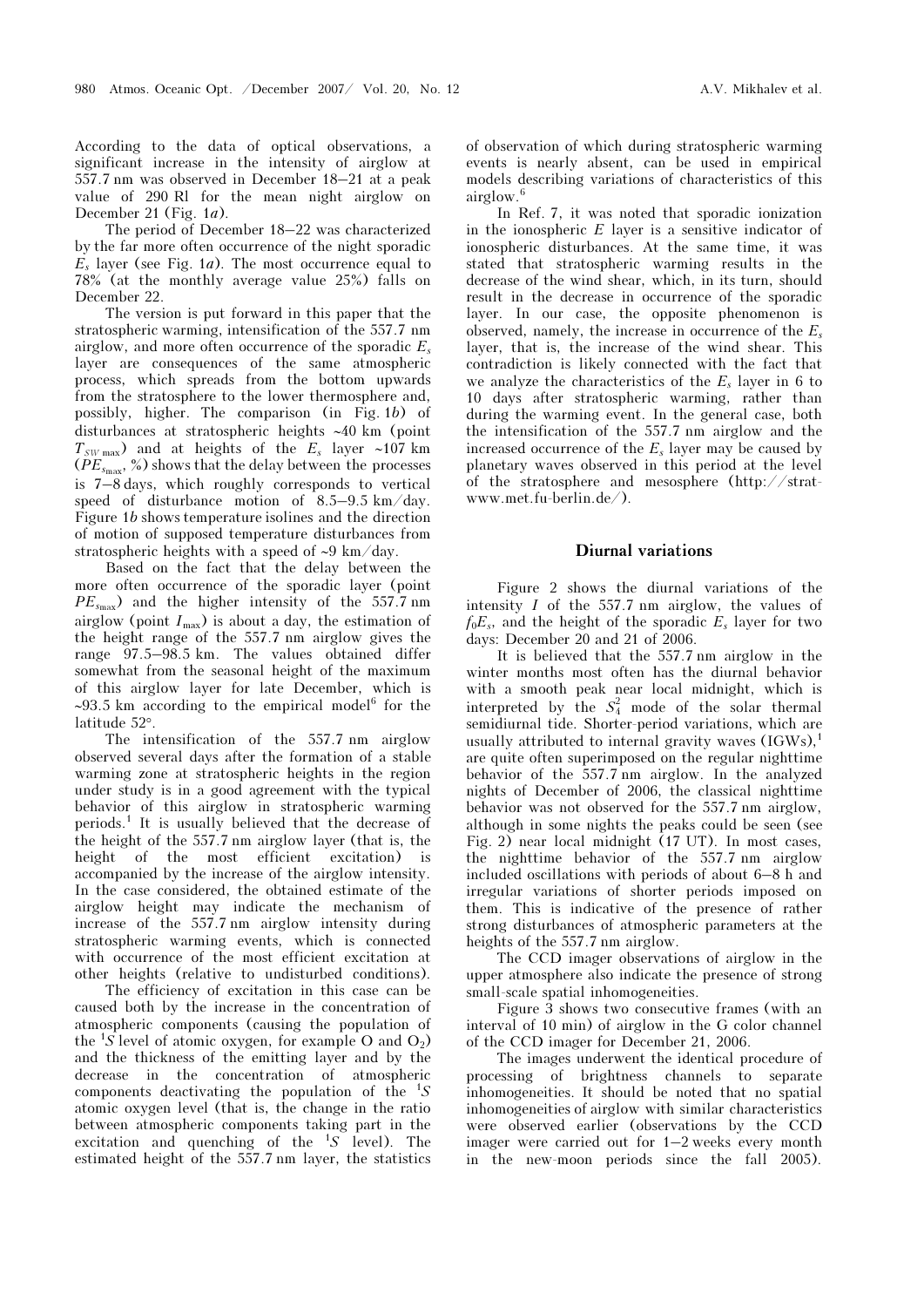

Fig. 2. Variations of the intensity I of the 557.7 nm airglow (solid curves),  $f_0E_s$  values (circles), and the height of the sporadic layer  $E_s$  (triangles) for December 20 and 21 of 2006.



Fig. 3. Two consecutive frames of airglow in the G color channel of the CCD imager for December 21, 2006.

The tentative analysis of the CCD imager data has shown that in contrast to wave disturbances recorded earlier in some cases, for which it was possible to determine the direction and speed of their motion, the spatial inhomogeneities of airglow on December 21, 2006, were, to a larger extent, permanently existing

inhomogeneities varying from one frame to another. The characteristic scale of these inhomogeneities remained the same and equal to ∼10–15°.

The radiation recorded in the R–G–B color channels of the CCD imager is mostly caused by the continuum airglow of the upper atmosphere, since at long spectral recording intervals (∼100–150 nm) the continuum becomes the main component in the airglow of the night atmosphere.<sup>1</sup> The maximum height of the continuum airglow is about 90 km, which allows us to estimate the characteristic spatial scale of inhomogeneities as ∼18–24 km. Spatial inhomogeneities in the airglow at the mesosphere height with the similar spatial scales are typical and can be attributed to small-scale IGWs (see, for example, Ref. 8).

The characteristic periods of several hours can also be found in the parameters of the  $E_s$  layer. In the most cases, the variations of the 557.7 nm airglow intensity and the parameters of the  $E_s$  layer are not in-phase (see Fig. 2). If we assume that the variations with the periods of several hours are caused by the IGW propagation at the studied heights, then this can be indicative of the different